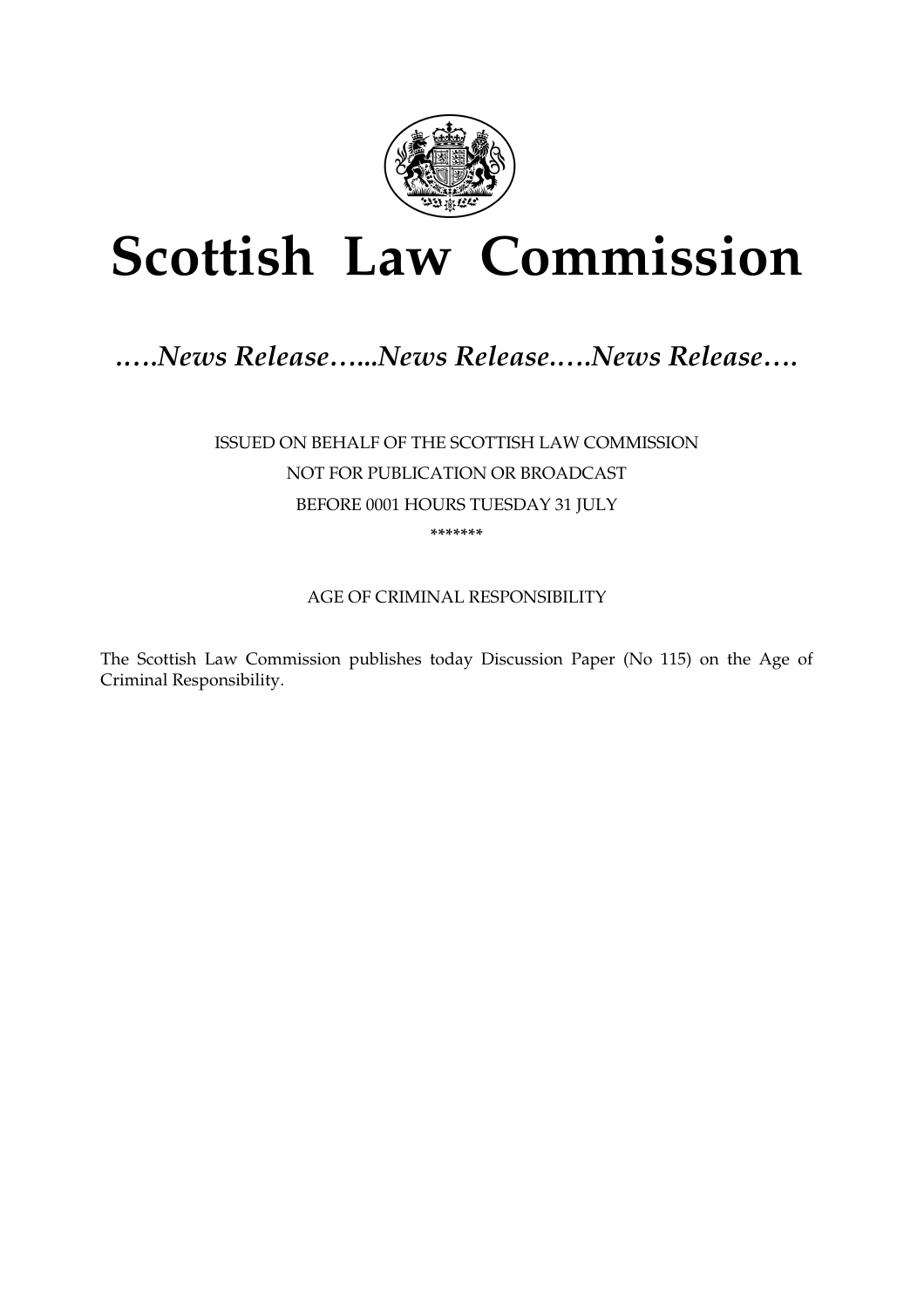## **Background**

In October 2000 the Commission was asked by the Scottish Ministers to consider the rules on the age of criminal responsibility. We received this reference at a time when there has been considerable concern about the way society should deal with young people who commit crime.

Scotland markedly differs from England in its approach to these matters by reason of the children's hearings system which deals with the vast majority of children under the age of 16 who commit crimes. The existence of the hearings system in Scotland was a factor which strongly influenced the proposals contained in our Discussion Paper.

Our remit was to examine the rules on the age of criminal responsibility, especially the rule that a child under the age of 8 cannot be guilty of any offence. The remit excluded a general review of the way in which the children's hearings system and the courts deal with child offenders.

#### **The present law**

Under the present law the age of criminal responsibility has two meanings. The first is the age below which a child is considered to lack the mental capacity to commit a crime. This age is currently 8 in Scotland in terms of section 41 of the Criminal Procedure (Scotland) Act 1995.

The second meaning is the age at which an offender becomes subject to the adult system of prosecution and punishment. This is 16 as children below this age can be prosecuted only on the instructions of the Lord Advocate (1995 Act, section 42(1)). In practice nearly all child offenders below 16 are dealt with through the children's hearings system and only around 0.5% are prosecuted in the normal criminal courts. And of the few that are prosecuted and found guilty, nearly one third are remitted to a children's hearing for subsequent action.

#### **The Commission's provisional proposals**

The Commission's main proposals, which are only provisional at this stage, are:

- Abolition of the rule that a child below a certain age (currently 8) has no criminal capacity.
- Retention of the exceptional procedure of prosecution of children under 16 with the existing statutory and other protections. The Commission is of the view that there will continue to be cases where prosecution is in the public interest. Where a child is prosecuted it will always be the duty of the Crown to show that the child in fact had the mental capacity to commit the crime. Moreover the effect of the European Convention on Human Rights is that when a child is prosecuted the court procedure must be adapted to allow the child to understand the proceedings and to participate effectively in them. We believe that these important protections should be retained for all cases where a child is subject to a criminal prosecution.

The effect of these two proposals would be that Scots law would no longer have any rules on the age of criminal responsibility in the sense of criminal capacity. Instead age of criminal responsibility would be used in the sense of the age below which a child would not normally be prosecuted. In this sense the age of criminal responsibility would remain at 16 but in exceptional cases a child below that age could be prosecuted in the criminal courts. As under the existing law, criminal prosecution of children under 16 would be rare and would happen